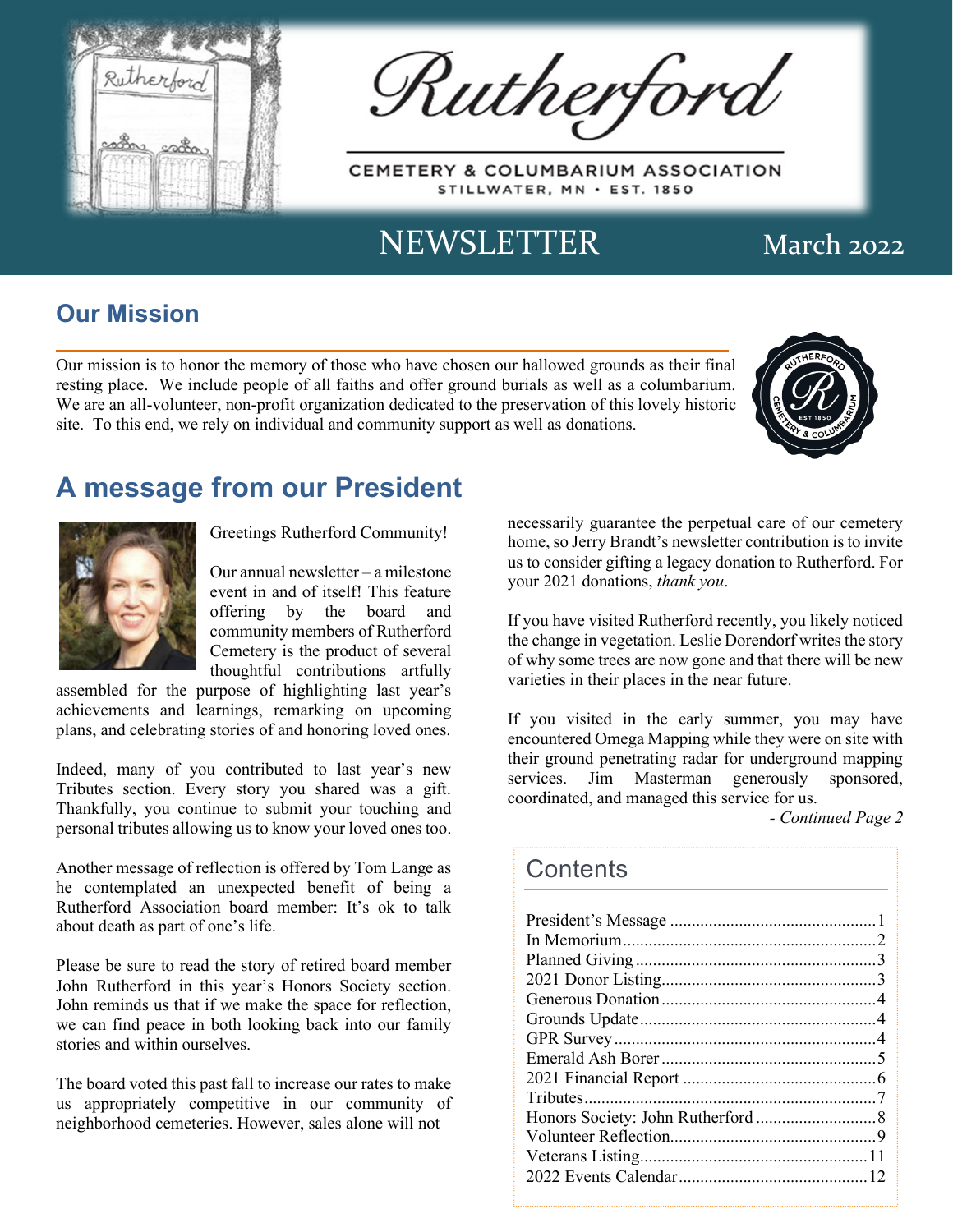This year's financial report includes the year-end operating statement numbers plus the year-end balance of our permanent care and improvement fund – important numbers to monitor for planning and improvements.

The annual Minnesota Association of Cemeteries (MAC) conference was held in 2021 and offered opportunity to connect with various vendors and board members of other Minnesota cemetery associations. There were several important presentations that included monitoring the health of trees and turf, the value of having reliable systems for operations, and governance best practices. The lawyers who presented the governance best practices emphasized the importance of following the governing statutes of public cemeteries and nonprofit corporations (see https://www.revisor.mn.gov/statutes/cite/306 and https://www.revisor.mn.gov/statutes/cite/317a). It was a lot to take in, and all interesting and valuable.

And, thankfully also in MAC we have the community of other MN cemetery boards. As always, mark your calendars for our annual events! To all of who you volunteered, attended, and participated in 2021, *thank you*. To all of you who plan to show up in 2022, we look forward to seeing you, virtually or in person.

You and your gifts of presence, time, and energy are meaningful and add value to Rutherford's community presence as the special cemetery it is.

In closing, I am ever grateful to the community of volunteers who are the Rutherford Cemetery & Columbarium Association board. I have not mentioned all of them here by name, but to be sure, they are active and doing the work that is necessary for operating and maintaining a nonprofit cemetery. They are thoughtful and compassionate people who give their time, talents, and gifts in service of our loved ones, and indeed all of us as we continue to treasure the peace, dignity, and simplicity of our home cemetery.

*- JoEllen Lange, President, 2019-2022*



www.rutherfordcemetery.org rutherfordcemetery@gmail.com Page 2

### **In Memoriam**

*Our deepest sympathy to the families and friends of Association members who recently lost loved ones.*

| <b>Thomas Benick</b>        | Roger Brogren        |
|-----------------------------|----------------------|
| Richard Donohoo             | Karen Farrell        |
| Duane & Mary Glaus          | Ruth Guse            |
| <b>Edward Harold Harper</b> | Jessica Jacobs       |
| Joan Johnson                | Olajide Kuku         |
| Denise Langenfeld           | Clara Slayhi         |
| <b>Muriel Spelas</b>        | Martin Veinsreideris |
| Francia Weber               | Wade Wiken           |
| Jayla Wojtowicz             |                      |
|                             |                      |

### Spring Clean-up Day – May 2021

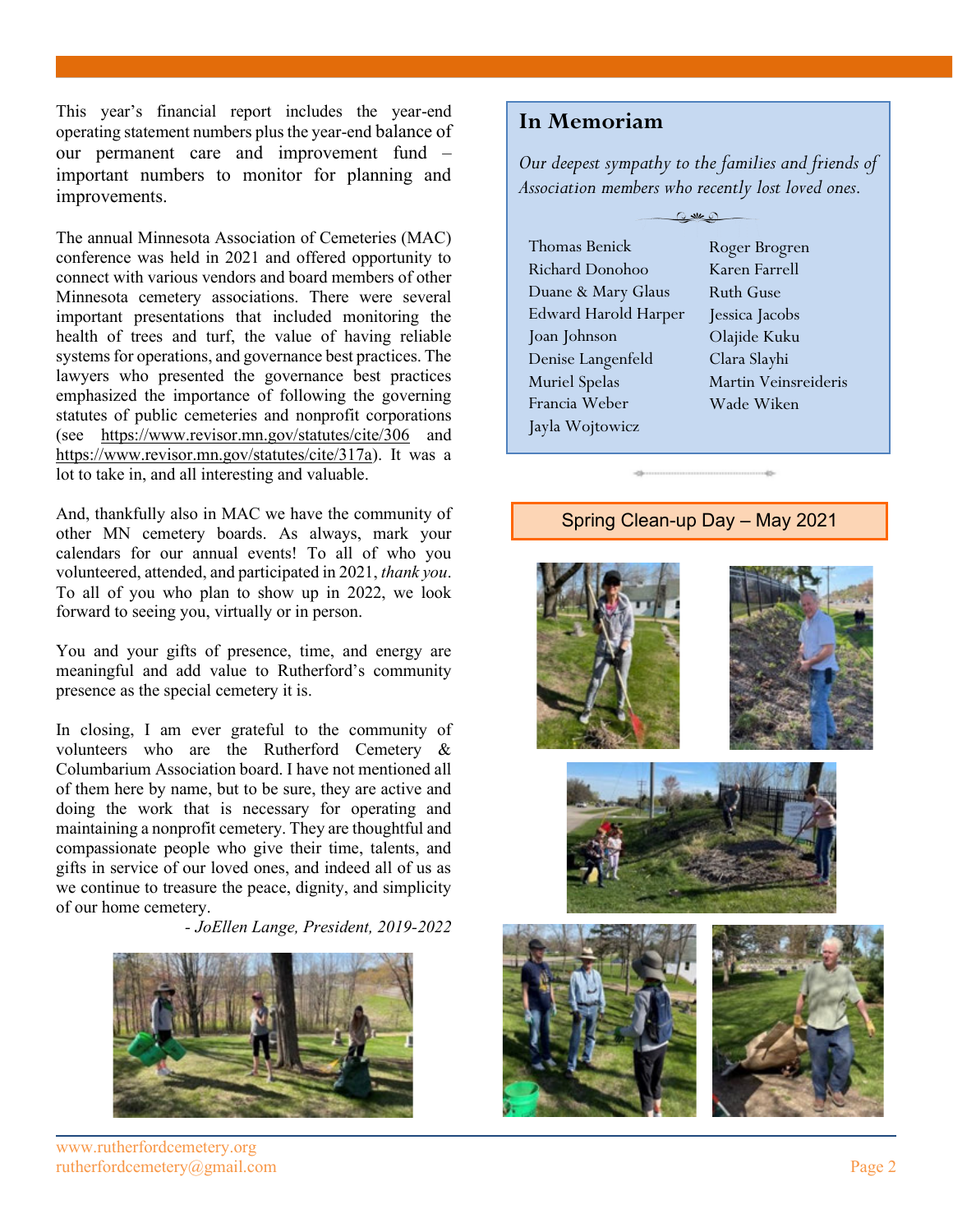## **Honoring Rutherford Cemetery for Generations to Come Through a Planned Gift**

Have you thought about leaving a planned gift for when you are no longer of this earth? A great way to make sure organizations you believe in are sustained is to arrange to give a gift through your estate plan.

Remembering historic Rutherford Cemetery & Columbarium through a planned gift ensures Rutherford's ability to maintain and care for our cemetery grounds for future generations to enjoy.

At some point, Rutherford will no longer have graves or niches to sell. Revenue for the future maintenance of the lots and grounds is an ongoing need of all cemeteries. Rutherford's perpetual care and improvement fund, which is funded by a percentage of all sales, was established years ago with this in mind. The income from this perpetual care fund is to be used in the necessary care of the individual lots and graves and the general cemetery maintenance forever.

With a planned gift, you can ensure that the beauty of Rutherford will remain, not only for you and your family, but also as a symbol of history in the community.

Your financial advisor or attorney can help you decide which planned giving method is best for you and your family. Bequests can be done several ways:

- 1) Direct a gift from your estate through a will or a revocable living trust.
- 2) Make Rutherford a beneficiary of an IRA or other retirement plan.
- 3) Name Rutherford the owner of a life insurance policy, making a gift of the policy's cash value.

Thank you for considering Rutherford in your estate planning. Your gift will ensure that Rutherford Cemetery is maintained as a simple and peaceful place for remembrance for generations to come.

*- Jerry Brandt, Trustee*

# **In Appreciation**

**Our sincere thanks** to the many members who made donations in the form of **time, goods, and services** in 2021. Additionally, the following people made monetary donations in 2021. We are grateful for the generosity of ALL!

Thomas & Cheryl Arnold Charles Buehler Robert & Sandra (Dan) Collins Michael & Leslie Dorendorf Maxine A. Enfield Linda J. Foth Verlin D. Hanson Iona Holsten Bonnie Howard Scott R. Kruse & Kum Cha Kruse Jim Masterman Royal Masterman Family Nick & Ann Mastrodasa Trust JC & MA McComas Janet K. Meisterling Delbert & Barbara Mitchell Sue & Jeff Olson Ellen Reidt Steve & Sandy Roth Matthew & Kimberly Rowley Renee Salzbrenner Ellen St. Sauver Ed & Sandy Schouweiler Elizabeth Welke

thank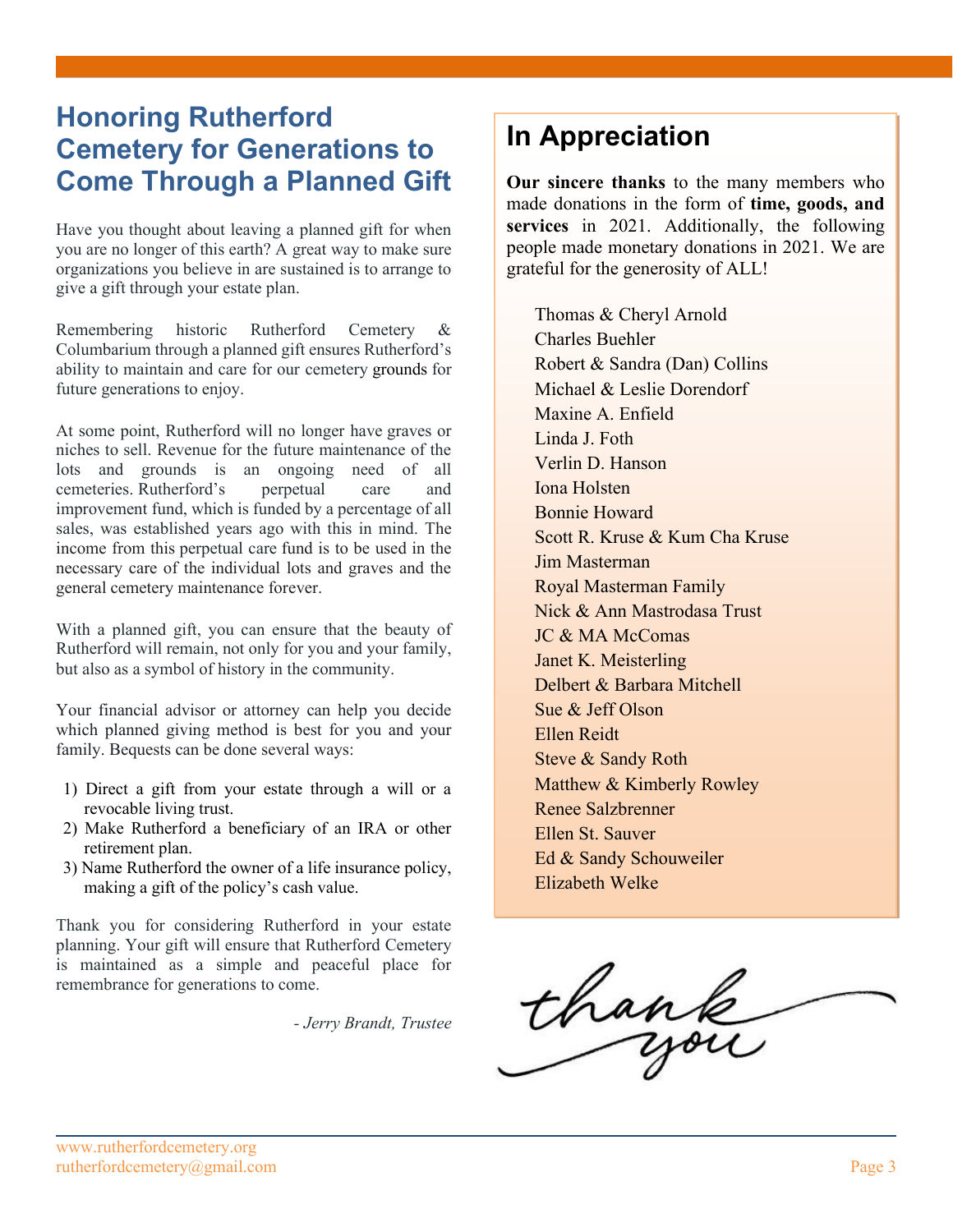## **Generous Donation**

A big thank you for the generous donation of \$10,000 made by Sue & Jeff Olson to help cover the costs of ash tree removal, stump grinding and planting of new trees.

Sue (Masterman) Olson is a "5th generation member" of Rutherford Cemetery & Columbarium. Her ancestors, who can be traced back to 1850, are buried in the Masterman lot at Rutherford.

Jeff Olson is a veteran of the Vietnam war and served as Washington County Veterans Service officer and was the Commissioner of Veterans Affairs for the State of Minnesota.

We offer our sincere thanks for their generosity.

# **Grounds Update**

Rutherford Cemetery plot sales and columbarium sales have been steady this year. A total of five niches and twenty-one lots were sold in 2021.

*Reminder: Now that Spring is just around the corner, please remember to remove and dispose of any winter greenery/wreaths from gravesites.*

## **GPR Cemetery Survey Complete**

Rutherford is an old cemetery, established in 1850, when Jesse James was three years old, eight years before Minnesota became a state and 11 years before the start of the civil war. The oldest people buried here are Ephraim Taft and Calvin Briggs, both born in 1806 just 30 years after the American Revolution. The first settlers here arrived around 1850 and soon had need of a cemetery. Life was a little more difficult then, 15 of the first 18 burials are babies or children under the age of 11.

The cemetery was originally laid out in large family style plots approximately 16' by 70', enough for 34 graves if they were carefully placed which no one did. The practice at the time was to place one large family monument at the center with as many as four names. For additional burials some had an individual headstone, some had a footstone, and some had nothing at all. Management was left entirely to the families and burials were recorded in books now located at the Washington County Historical Society. Active cemetery management by local farm families began after World War Two. The original burial locations were recorded as within the family plot, but nothing more specific.



Survey work, June 2021

This worked for well over 100 years, but more recently when it comes time to bury Uncle Earl there are two problems: exactly where is great great grandmother Emma buried? The second problem is unmarked graves, common in all older cemeteries. Digging a new grave runs the distinct risk of unearthing an older grave. It is interesting to speculate on the circumstances of unmarked graves. In my own family lot there is one small headstone with only the initials F.J.M. When I asked my grandmother about it she said that it was Frank Masterman and knew little more about him other than he was "a relative from out east" that came to visit and died while he was here. Frank received a small headstone, but it is easy to imagine other situations where someone is buried with no headstone. Until very recently there was no choice except to make a guess about where to dig a new grave and hope for the best.

*- Continued Page 5*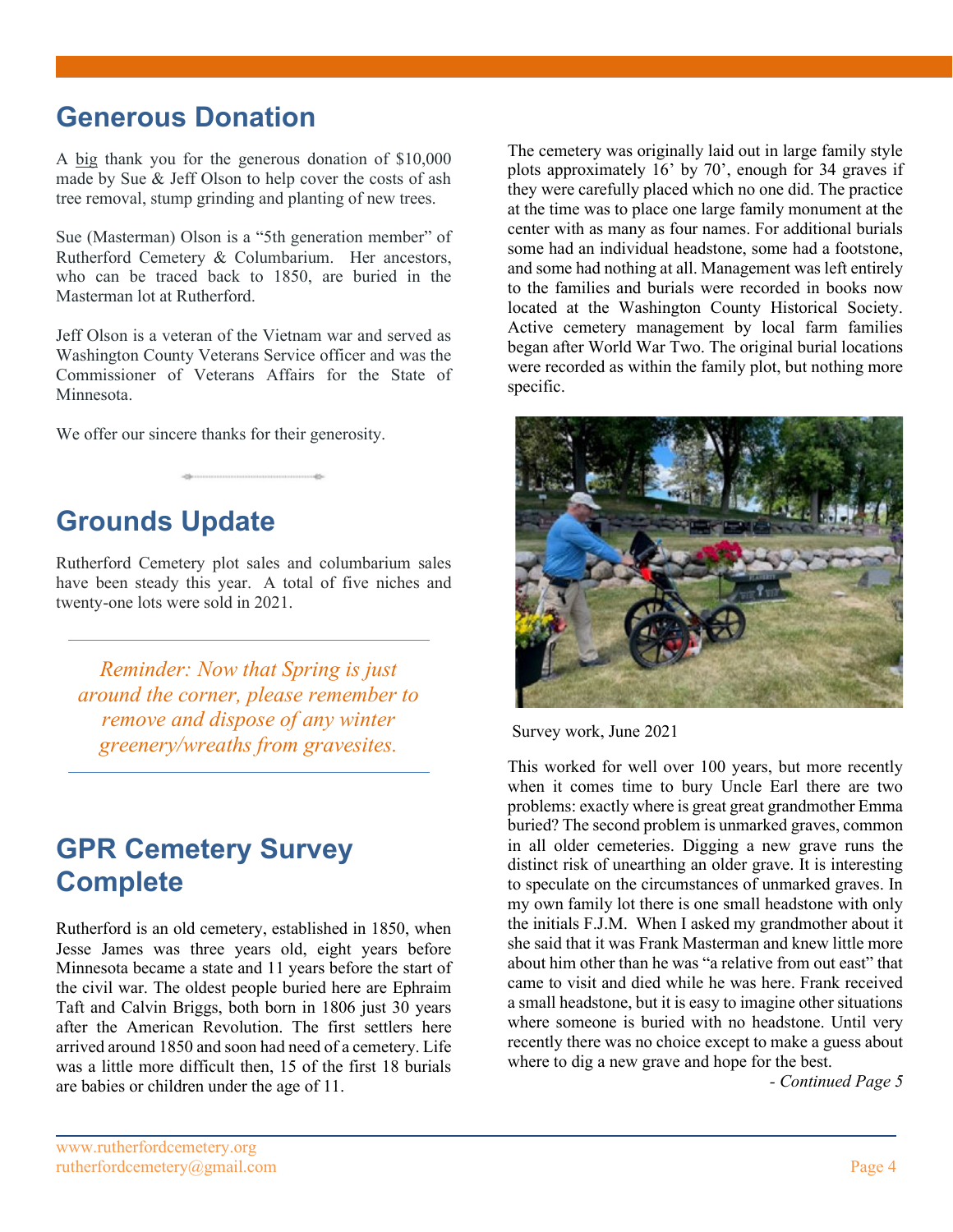In the last few years three technologies have become available to solve this problem. The first is Ground Penetrating Radar (GPR). It is the same radar used to track airplanes and catch speeding cars. The radar is turned upside down to point into the ground where it actually does not work very well. It does work well enough however to detect variations in soil density, that is anywhere the ground has been disturbed. It is commonly used to locate buried utilities and on archaeological sites.

Documentaries showing archaeologists using GPR to detect buried walls are common. When a burial is complete and the grave filled in, the soil is never as compact as the nearby undisturbed ground and GPR can detect this. Older burials (no concrete vault) are detected only as a slight reduction in soil density.

The second key technology is Global Position Satellites (GPS). With high end equipment a position may be determined accurate to within a few inches. So GPR can



unmarked grave & GPS can locate it precisely, but what to do with this information? The third key technology is sophisticated mapping software that can assemble this information into a usable map.

locate an

In the last few years several small companies have started up

specializing in GPR cemetery survey maps. In June 2021 we hired Omega Mapping Services & Scott Field (https://omegamapping.com/scott-field) to map Rutherford Cemetery. The equipment looks something like a fancy lawn mower and the mapping process involves traversing the entire cemetery using GPR to detect grave locations and GPS to send the location to the mapping software (GIS). The result is a map of the cemetery with locations of all graves along with photos of the associated headstone. We found 20 unmarked graves and many burials that are in an unusual position with respect to the headstone. A link to the map is available on our website.

The result is that we have a little better understanding the cemetery history and of grave positions and an excellent map showing headstones and listing of names. The 20 people in unmarked graves now have the small dignity of a headstone, even if it is blank.

*- Jim Masterman, Trustee*

## **Emerald Ash Borer Update**

Emerald ash borer is an invasive species that kills ash trees and was found in our ash trees at Rutherford Cemetery this summer. This insect was first confirmed in Minnesota in

2009. It has been found in many other states. It has killed hundreds of millions of ash trees where it has been found. Minnesota has one of the largest concentrations of ash trees in the country.

There were 11 very large ash trees in the old section of the cemetery. Several of the trees were severely infested. The board made the decision to take all of



Affected tree, Fall 2021

the trees out at one time. This was a hard decision to make, but after the trees die it is more costly and dangerous to remove because they become very brittle. Winter is the best time to remove them because the beetles are not active. The tree stumps will be ground out in the spring.

You will notice the loss of these trees when you visit the cemetery. We will be planting trees to replace them this spring. We will plant a variety of trees that grow tall and are long lived. Varieties in consideration are oak, ginkgo, and elm.

We would like you to consider a donation to purchase these new trees. They will be purchased from a local nursery with a 2-year replacement guarantee. The goal is to purchase large trees that can be planted with volunteer help. Thanks for helping to keep our grounds looking their best!

*- Leslie Dorendorf, Secretary*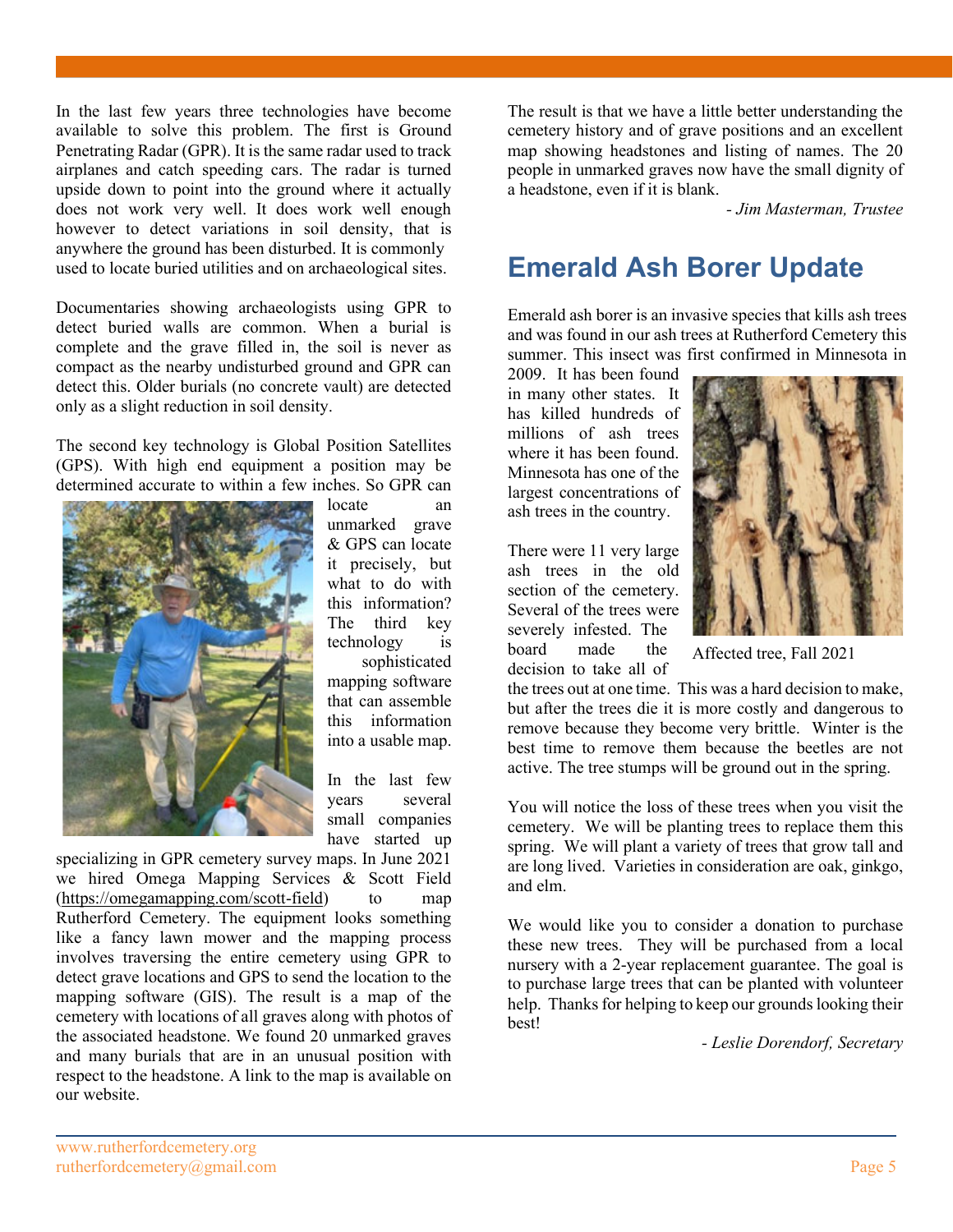## **2021 Financial Report**

With many thanks to Treasurer Lori Swanson, we are providing our annual year-end (as of Dec 31, 2021) operating statement numbers plus our permanent care and improvement fund (PCIF) balance.

One of my focus areas during my tenure as president was on back-end operations and governance for compliance with Minnesota statutes that govern both public cemeteries and non-profit organizations (see president's letter for statutes references). The value added and importance of attention to the back-end operations is to keep the association strong and compliant for now and in the future.

Awareness of Rutherford's financial health is important for both transparency for the membership and to help the board make informed decisions for cemetery operations which include maintenance, improvements, and sustainability.

In addition, Rutherford's long-term viability depends on a well-funded permanent care and improvement fund. Please see Jerry Brandt's article on planned giving.

*- JoEllen Lange, President, 2019-2022*

| <b>2021 Operating Statement</b>                                                                                                                                                                                            |                                                                                          |                                                 |           |
|----------------------------------------------------------------------------------------------------------------------------------------------------------------------------------------------------------------------------|------------------------------------------------------------------------------------------|-------------------------------------------------|-----------|
| <b>Revenues and Support</b>                                                                                                                                                                                                |                                                                                          |                                                 |           |
| Lot Sales                                                                                                                                                                                                                  | 18,200.00                                                                                |                                                 |           |
| <b>Columbarium Sales</b><br><b>Interment Fees</b><br>Donations                                                                                                                                                             | 7,400.00<br>9,490.00<br>13,244.18                                                        |                                                 |           |
|                                                                                                                                                                                                                            |                                                                                          | (includes one-time donation for GPR)            |           |
|                                                                                                                                                                                                                            |                                                                                          | <b>Total Revenues and Support</b>               | 48,334.18 |
| <b>Expenses</b>                                                                                                                                                                                                            |                                                                                          |                                                 |           |
| <b>Grounds services</b>                                                                                                                                                                                                    | 10,420.98                                                                                |                                                 |           |
| (includes one-time tree removal)                                                                                                                                                                                           |                                                                                          |                                                 |           |
| Burial Fees (open & close)<br>Office (printing, filing, mailings, etc.)<br>Insurance<br><b>Professional Services</b><br>Omega Mapping (GPR)<br>Other (Coldspring, MAC, etc.)<br><b>Total Expenses</b><br><b>Net Income</b> | 7,070.00<br>835.66<br>530.00<br>290.00<br>7,110.00<br>3,931.48<br>30,188.12<br>18,146.06 |                                                 |           |
|                                                                                                                                                                                                                            |                                                                                          | <b>Permanent Care &amp; Improvement Funding</b> |           |
|                                                                                                                                                                                                                            |                                                                                          | 2021 PCIF contribution                          | 6,400.00  |
|                                                                                                                                                                                                                            |                                                                                          | (25% of total 2021 sales to be moved Q1 2022)   |           |
|                                                                                                                                                                                                                            |                                                                                          | Net after PCIF distribution Q1 2022             | 11,746.06 |
|                                                                                                                                                                                                                            |                                                                                          | 2021 Year-End PCIF Balance                      |           |
|                                                                                                                                                                                                                            |                                                                                          | Permanent Care & Improvement Fund               |           |
|                                                                                                                                                                                                                            |                                                                                          | Dec 2021 EOY balance                            | 22,554.18 |
| 2021 PCIF contribution                                                                                                                                                                                                     | 6,400.00                                                                                 |                                                 |           |
| Net balance after PCIF Q1 2022                                                                                                                                                                                             | 28,954.18                                                                                |                                                 |           |

## **Bylaws Changes in Progress**

The board is working to update the bylaws to bring them into alignment with Minnesota statues for nonprofit organizations and cemeteries. They will be posted on the website when they are published.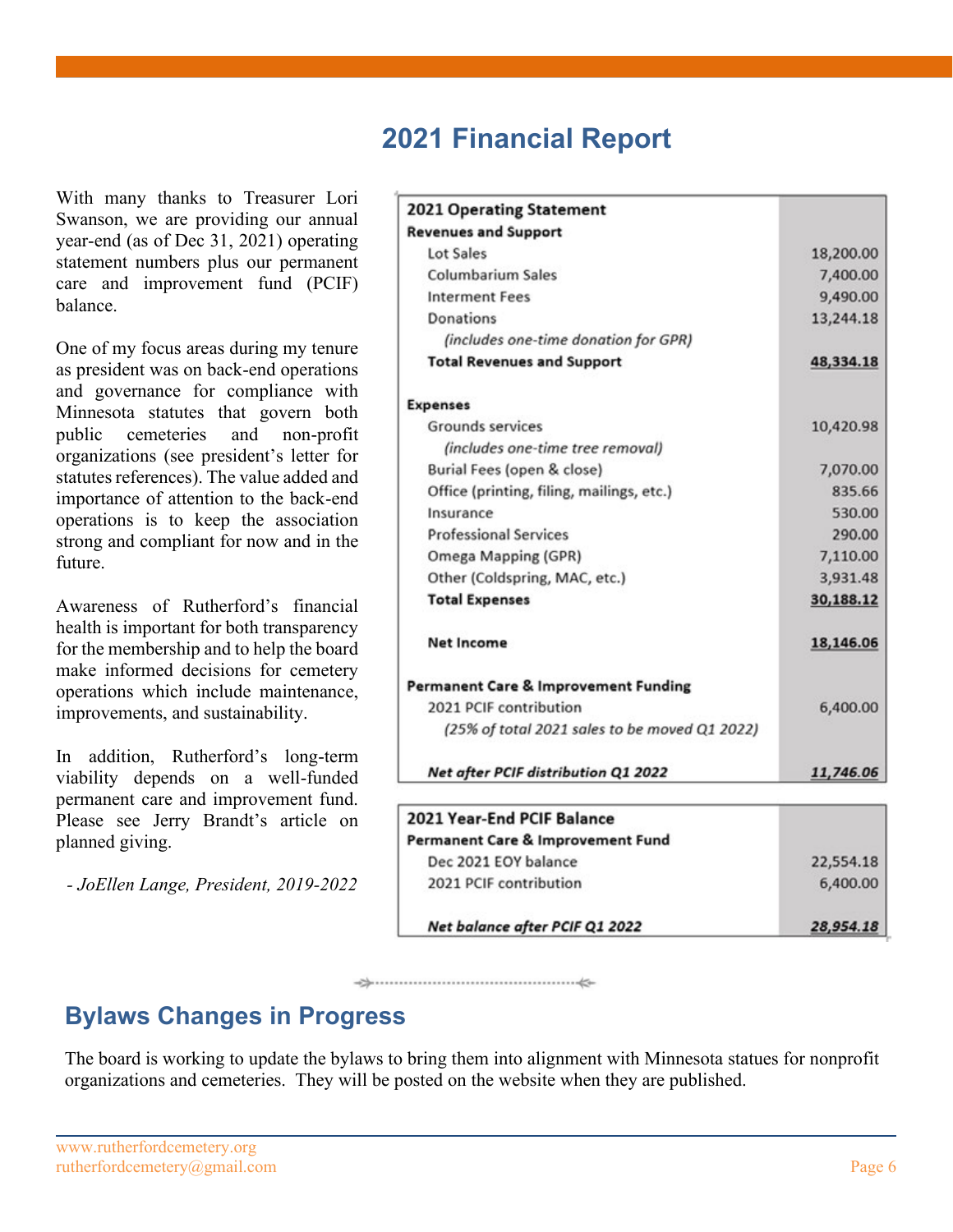# **Tributes**

You have shared with us precious pictures of your loved ones, using your words to paint for us how their lives and your memories of them have left indelible imprints on your hearts. Thank you! We plan to include this section as an ongoing feature in future newsletter issues. Submissions may be sent via email to newsletter editor/trustee julie.speltz@gmail.com.



### **Roy Holsten**

*Submitted on behalf of Iona Holsten, Roy's wife*



Roy Holsten

Roy Holsten was involved in many important things in life. He was a Minnesota state senator from 1966 to 1972 where he was chairman of the Hennepin County Senate Delegation and on committees of Education, Labor, Judiciary, Elections and Reapportionment, and Local Government. He was the author of hundreds of bills, including ones that became law, such as increased state aid to people with disabilities, increased worker's compensation, and increased aid to Minneapolis schools.

Roy was a 1959 Hamline University alumnus who went on to receive his law degree from the University of Minnesota in 1964. He later worked as a partner in law offices in Lake Elmo and Stillwater and later became chief counsel for Holsten Law Office and Stillwater Title Co.

He got out of the office and had fun too. Roy played church-league baseball and had enough skill so as to have been highlighted in the August 28, 1967 edition of *Sports Illustrated*: " … a pitcher in Minneapolis that the majors might take a look at. Minnesota State Senator Roy Holsten threw a perfect game and struck out 13 men. His Unity Hope Lutheran team crushed the Fourth Baptist Church 14-0." He used his skill and talent to also coach local youth basketball, baseball, and football where he was appreciated for his help, availability, and contributions to the teams.

And to his family, he was appreciated and admired for his "big heart … discipline and work ethic" and was "friend, role model, and mentor" and left a loving legacy. He left this world in 1999 at the too-young age of 61 as a parent, grandparent, and husband. His wife Iona has missed him for these many years.

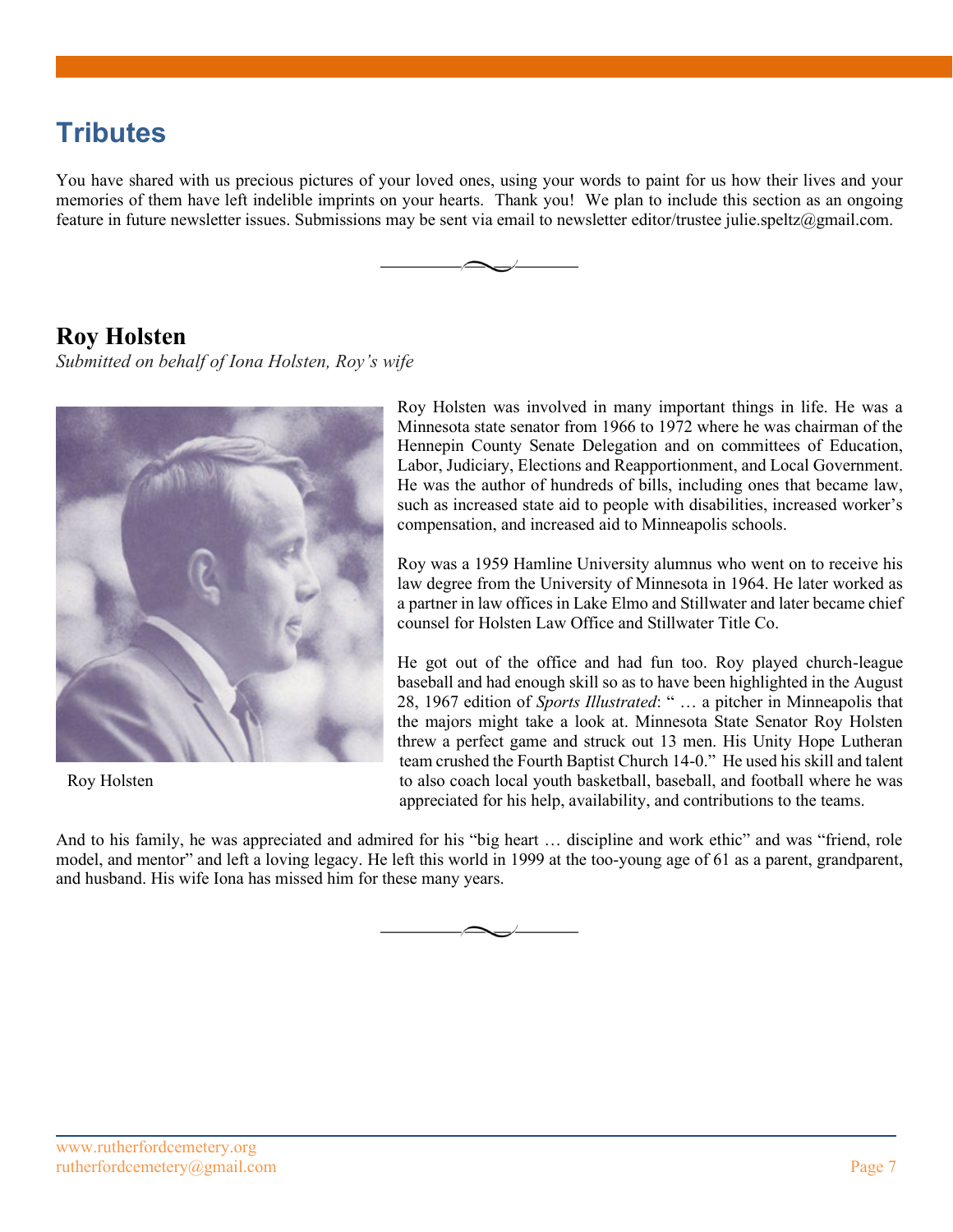## **Daniel Shellberg Antrim**

*Submitted by Susan & Jeff Shellberg, Daniel's parents*



Daniel Patrick Shellberg came into this world on July 1st, 1991, at Methodist Hospital in St. Louis Park, MN, at 10:36pm, during an episode of "Cheers". He was little, 6 lb., 4 oz, but healthy – 10 toes, 10 fingers, perfect, welcomed. He was the first child of Jeff and Susan Shellberg. His brother Ryan joined us when Daniel was almost 3, in April 1994. Daniel

loved animals, books, friends, and his grandparents. He had lots of energy and confidence as a young person. He attended a Spanish Immersion school in Robbinsdale from Kindergarten through 8th grade and graduated from Providence Academy in Plymouth in 2010. Math, science, and language were important to him. He liked being proficient at most things he

tried. He worked hard, and was often a help to others with their schoolwork, beginning with his brother, and through high school and college.

He attended St Olaf College where he was in the choir and worked in the student health center. He graduated in May 2014 with degrees in Chemistry and Spanish. He married Jason Antrim in March 2015.

Daniel was enthusiastic about travel, hiking, working out & music. He died by suicide on April 26, 2020, in Austin TX. Though COVID was a factor in the date of his death, it was not the full story. Daniel was talented, intense, thoughtful, and beautiful. This world and his brain were difficult places to be, for the last 10+ years of his life. We are grateful for our time with him and for the choice his husband made when choosing where to lay his body to rest. Rutherford Cemetery is a tranquil and beautiful spot. We visit often.



Daniel, St. Olaf College Graduation

## **Rutherford Honors Society: John Rutherford**

Given his last name, one may have easily concluded that John Rutherford has been involved in Rutherford's care and maintenance for his whole life. Or if not that, then one may believe it would be simply an obvious choice for John to make Rutherford Cemetery his final home. After all, the connection is apparently undeniable. Indeed, John is related to the William Rutherford who staked his claim on the knoll of what is now Rutherford Cemetery. John himself is a descendant of the Edward Rutherford lineage, Edward having been a cousin of William Rutherford.

So, for John, even though he bears the Rutherford name, his decision to be part of Rutherford Cemetery and its board was part of his process of learning and discovery. John was intentional in his evaluating his role in the long history of the Rutherford family in the United States.

*- Continued Page 9*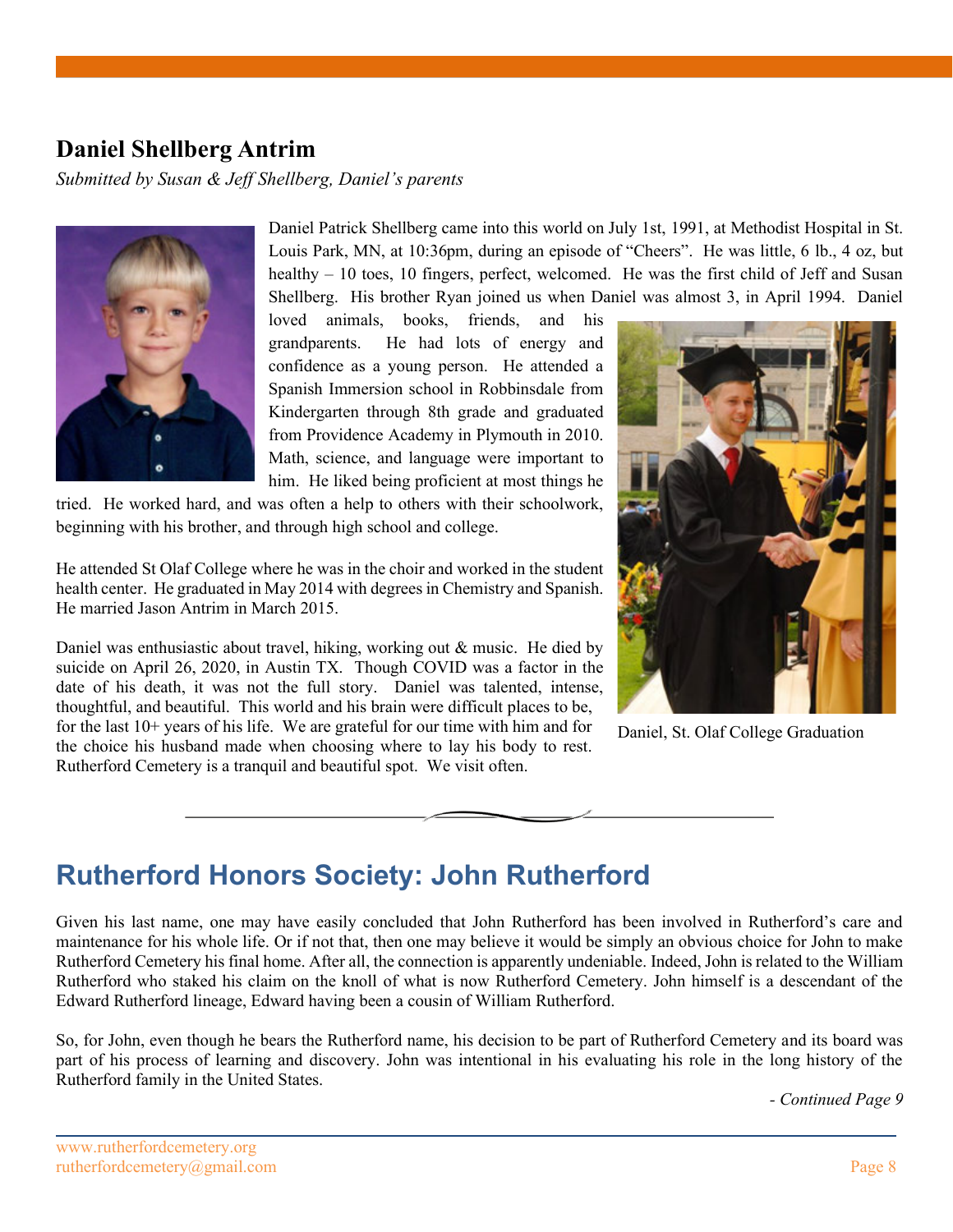He visited numerous times both the Rutherford and Fairview cemeteries and his Stillwater ancestral homes and knows where each of his grand-, great-grand-, and great-great-grandparents is buried in Minnesota and could "find them in a heartbeat." As a student of his ancestry, John knows the history of the lineage from which he descended. He shared that the Rutherford's were of Scottish descent and came to the United States in the early 1800s via Northumberland, England. They settled first in Bath, New York before resettling in Minnesota in the late 1840s in the neighborhood then known as Rutherford Settlement, acknowledging the many residents of the Rutherford name. The families were originally farmers who later worked for the

boom as the logging mills arrived in Stillwater in the 1850s. The Rutherfords also ran the early versions of the Rutherford school near its current location, barely more than a stone's throw from Rutherford Cemetery.

There is no question that John is proud of his family and lineage. And he made a conscious decision to choose Rutherford Cemetery in Stillwater, citing his legacy and his contribution to an important Minnesota family. He also spoke with appreciation for the Rutherford grounds, "a place of reflection and serenity, not a place other than to visit and pray," noting especially the oldest section as "gracious and dignified."



John Rutherford (third from right) pictured with other board members at a 2020 board meeting.

John's contributions to the board and the overall health of the

cemetery during his tenure as a trustee since 2015 include his applying his skills in gathering and assessing information for offering meaningful and time-relevant guidance on board decisions. His reminder to us all is that we continue to ensure the funding of the perpetual care and improvement fund so that future generations can appreciate the same solemnity and dignity Rutherford offers its families and the surrounding community today.

**John**, for your thoughtful service to the board and always keeping in heart and mind the vision of Rutherford Cemetery as a tranquil place that invites contemplation of one's own life and the lives of our loved ones, **thank you very much**. *- JoEllen Lange, President, on behalf of Rutherford Cemetery & Columbarium Association, February 2022*

### **Volunteering for Rutherford Prepares for Important Life Conversations**

Volunteering with Rutherford projects and being involved with family and friends who have loved ones interred or niched at our lovely cemetery and columbarium is both important and helpful in many ways. One advantage I have learned from my involvement is that it is easier to talk about death or dying. We prepare budgets, vacation plans, and normal daily activities, but to plan for dying is somewhat intimidating and uncomfortable for most of us.

Before my father died, I had virtually no personal experience with the death of a close family member. I was at my father's bedside while he was intubated following a

failed aorta (the big artery) repair. His blood pressure was being supported with IV medication and his breathing controlled by intubation. Dad was able to express his readiness to die and was not willing to undergo any further medical support. I knew he loved the Lord and had assured us as he aged that he wasn't afraid to die.

Not thinking that his death was imminent, my brother and I headed back to Minnesota (from Racine, WI). In reflection or hindsight, I would have made the effort to be a comfort to Mom and been present for Dad during his last hours.

*- Continued Page 10*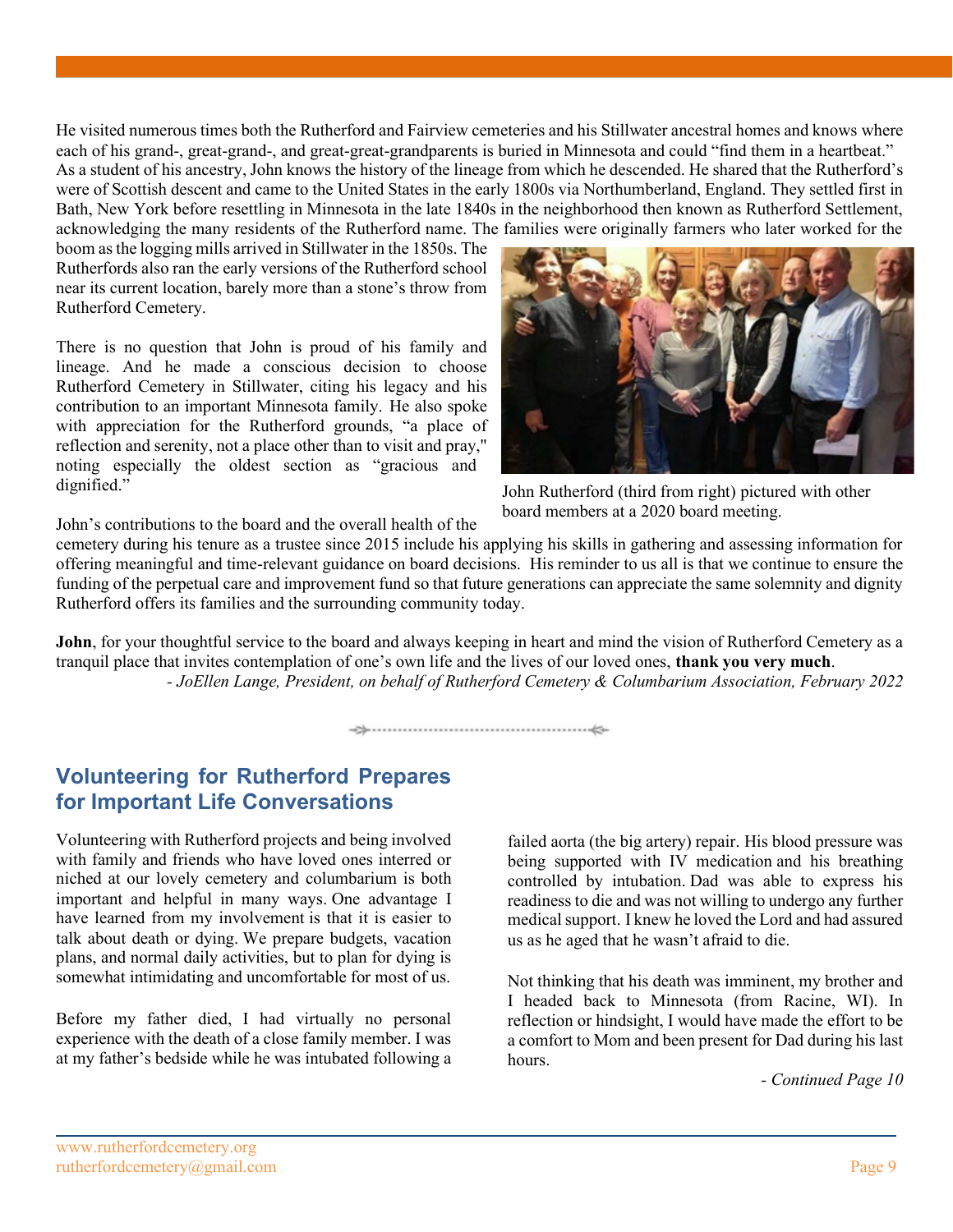Although death came suddenly, the family assembled eventually, and we had a wonderful celebration of Dad's life.

Ginny and I believe that our involvement with Rutherford Cemetery and Columbarium has prepared us to openly talk about our eventual demise. Of course, we aren't ready to take our place in the beautiful setting of our plots maintained through the efforts of volunteers and Board of Trustees. That said, I urge all of you to make time for the many opportunities to participate in events at Rutherford, including clean up days, annual meetings, Memorial Day observance and possible service on our Board of Trustees. We have an active website (www.rutherfordcemetery.org) full of information about families, veterans of several wars, calendar of events, and even allows an opportunity to make a charitable donation. *- Dr. Tom Lange, Trustee*

## **Candidates Needed to Serve on Board**

As of this coming annual member meeting Tuesday, April  $12<sup>th</sup>$  we have two immediate board openings – President and Vice President. The health and sustainability of both the Association and the grounds depends on your skills, talents, and enthusiasm.

We would be glad for you and your contributions as a board member. No previous board experience is required, just your desire to support our mission in sustaining Rutherford as the tranquil, dignified, and simple final resting place it is.

To review the duties of these roles visit www.rutherfordcemetery.org/bylaws-and-rules/ and contact our secretary, Leslie, at rutherfordcemetery@gmail.com to express your interest.





### Rutherford Cemetery Board

| JoEllen Lange    | President, 2019-2022 |
|------------------|----------------------|
| Open             | Vice President, TBD  |
| Lori Swanson     | Treasurer, 2021-2023 |
| Leslie Dorendorf | Secretary, 2021-2024 |
| Don Grund        | Sales, Ongoing       |
| Jerry Brandt     | Trustee, 2021-2024   |
| Tom Lange        | Trustee, 2019-2022   |
| Jim Masterman    | Trustee, 2019-2022   |
| Julie Speltz     | Trustee, 2020-2023   |
| David Stone      | Trustee, 2020-2023   |
| Rick Haussner    | Trustee, 2021-2022   |
|                  |                      |

Sales Phone: 651-504-4202

The Rutherford Cemetery & Columbarium Association newsletter is published annually each spring. Back issues may be viewed on our website.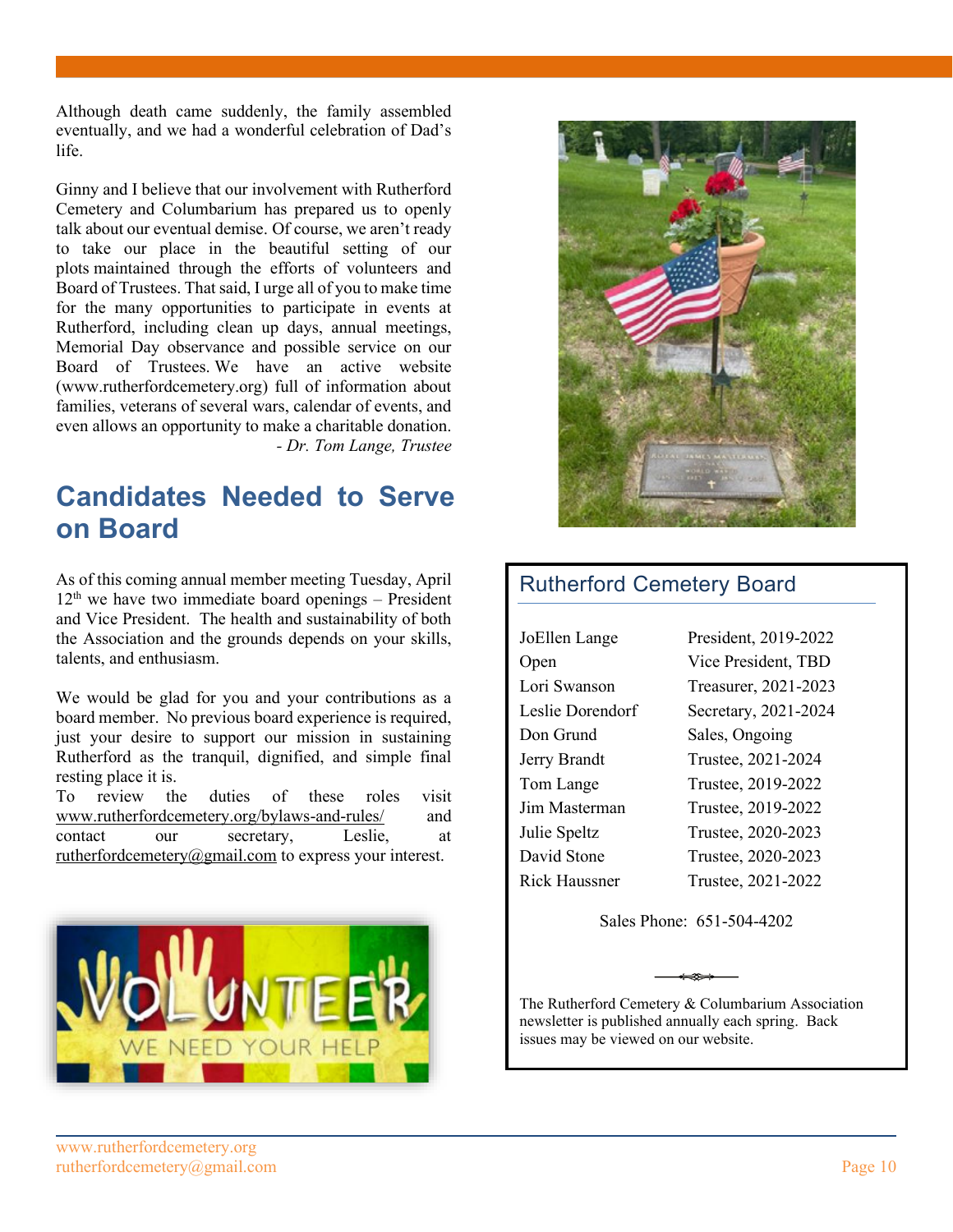# **Honoring Our Veterans**

*We Salute All Those Who Served or Are Serving Our Country in the Armed Forces*

Rutherford Sr., William Michaletz Sr., Raymond H.

**SPANISH AMERICAN WAR** Roth, Paul **Haire, Gerald Lee** Masterman, Joseph N. Schilling, Clinton John Hurley, Dennis P. Rutherford Jr., William Henry Schoonover, Charles A.

Beecroft, Albert Ernest Van Duren, Arthur Dale Ramsden, Charles "Chas" J. **CURRENT MEMBERS** Rutherford, Lyle S. **COLD WAR** Benson, Darrell Seifert, Frank L. Speltz, Robert Louis Christison, Dean

### **WORLD WAR II KOREAN WAR** Francis, David

Benson, Ronald Martin **Brosious, William A.** Harper, Edward Harold Guse, Reinhold "Reiny" Bud Guse, William R.

**CIVIL WAR** Jordan, Robert "Bob" Manseau **VIETNAM** Fairbanks, Joseph N. Kotoski, Avis Colombo, Barrett Lorne Hall, Watson W. **Kotoski Jr., Edward** Benson, George A. Keene, John M. Kruger, Fred E. Donnohue, Alan Powell, Stephen W. Marshall, Warren J. Michaletz, Jr. Raymond A. Ramsden, Jr. Thomas Peach Masterman, Royal James Welke, Harold 'Skip' Peterson, David LeRoy **VETERANS** Stone, George D. **SPECIAL MENTION WORLD WAR I** Stone, Ronald S. Stone Cora Hall (nee Ramsden)

Brosious Jr., James Elmore Derosier, Elmer Johnson, Ron Brosious, William A. **I** Joslin, Robert George Lange, Thomas Dr. Carlson, Dale V. Kroening, Robert "Bob" Luger, James D. Chizek, Shirley C. Krueger, Roland Henry Olson, Jeffrey Chizek, Vernon George Lehmicke, Jr. Eugene Michaletz, Robert Collins, Robert C. Maley, Ronald Ramsden, Bruce Gimmestad, Richard Allen Maroney, John "Joe" Siegle, Philip Grund, Robert A. Speltz, Donald Wright, James L. Wilfer, Robert "Bob" Anthony

Dahler, Jodi

Additional information including service branch, service dates and birth/death dates can be found on our website.

Rutherford Cemetery is the resting place for veterans dating from the Civil War and we want to make sure all veterans are acknowledged. Iona Holsten maintains our Veteran list so please contact her if you have any updates: ionajh@aol.com or 651-439-3708.